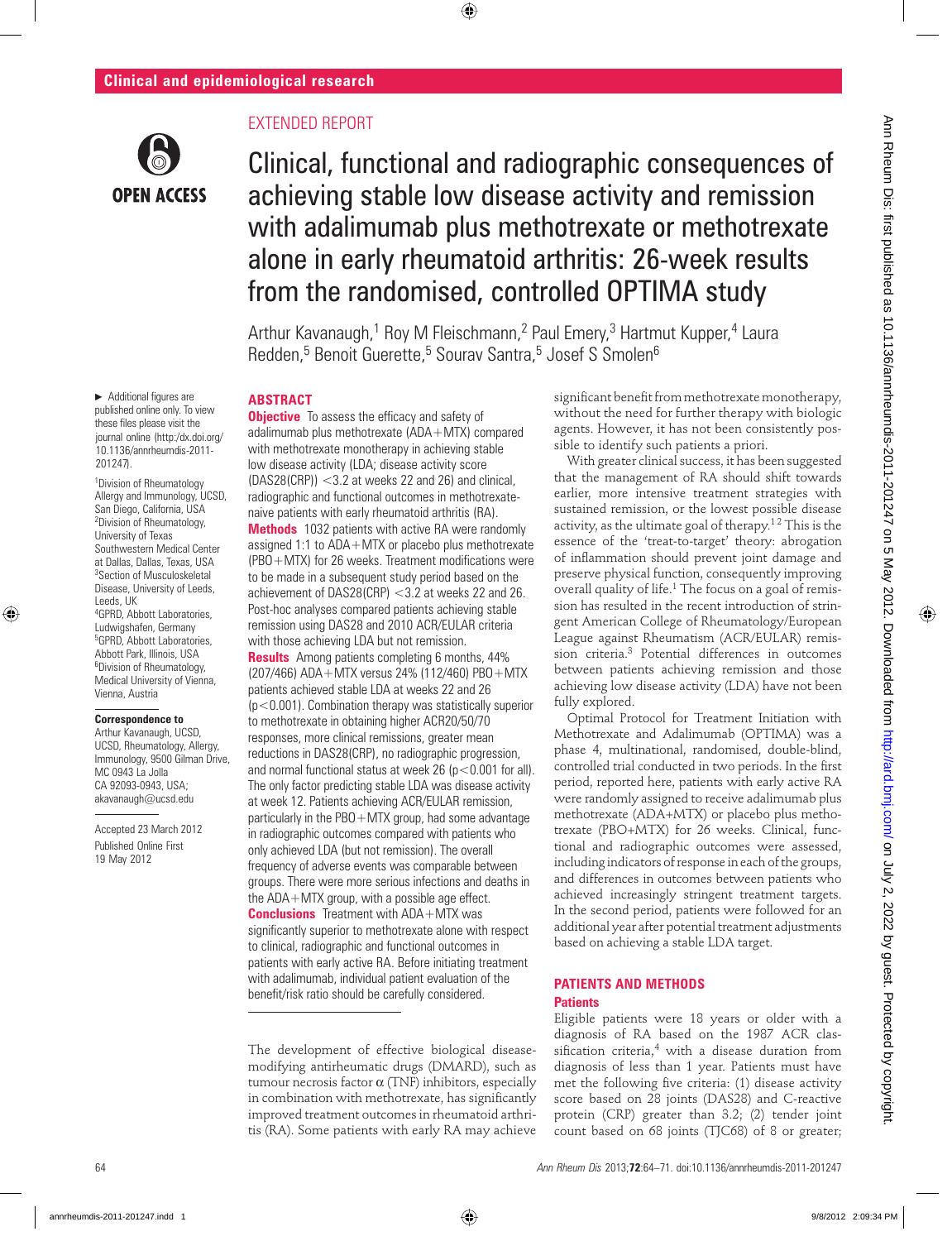(3) swollen joint count based on 66 joints (SJC66) of 6 or greater; (4) erythrocyte sedimentation rate of 28 mm/h or greater or CRP of 1.5 mg/dl or greater and (5) either rheumatoid factor (RF) positive, anticyclic citrullinated peptide positive, or more than one erosion on the hands or feet by x-ray. Patients with a latent tuberculosis diagnosis based on positive purified protein derivative testing results according to local guidelines or other evidence were accepted if treatment for latent tuberculosis began before the administration of study drug. Patients who had received previous methotrexate, more than two synthetic DMARD, anti-TNF therapy, or any other biological DMARD were excluded, as were those receiving intra-articular or parenteral corticosteroids in the 4 weeks preceding screening. All patients provided written informed consent.

## **Study design**

OPTIMA (NCT00420927) was conducted at 161 centres in North and South America, Europe, Africa, New Zealand and Australia from December 2006 to July 2010. A central institutional review board or independent ethics committee approved the study at each site; the study was conducted in accordance with the International Conference on Harmonisation good clinical practices and the Declaration of Helsinki. Patients were centrally randomly assigned 1:1 using an interactive voice response system to adalimumab (40 mg every other week) plus methotrexate (titrated to 20 mg/week by week 8) or PBO+MTX for 26 weeks (figure 1).

#### **Effi cacy outcomes**

The primary endpoint of the study was a composite of DAS28(CRP) less than 3.2 at week 78 and no radiographic



**Figure 1** Study design and patients' disposition to 26 weeks. Investigators may have listed more than one reason. **bStable low** disease activity target defined as disease activity score in 28 joints (DAS28) C-reactive protein less than 3.2 at weeks 22 and 26. ADA, adalimumab; MTX, methotrexate; PBO, placebo.

progression from baseline to week 78 in the van der Heijde modified total Sharp score ( $\Delta$ mTSS ≤0.5). There were multiple secondary endpoints including ACR20/50/70 response, DAS28 less than 3.2, DAS28 less than 2.6, simplified disease activity index (SDAI) of 11 or less, SDAI of 3.3 or less, which were also planned for week 78. In this report, the percentage of patients achieving a stable LDA target of DAS28(CRP) less than 3.2 at weeks 22 and 26 was compared between treatment groups. Clinical assessments during period 1 were performed at baseline and weeks 2, 4, 8, 12, 22 and 26. Clinical improvement was further assessed using ACR 20/50/70,<sup>5</sup> DAS28(CRP)<sup>6</sup> and the SDAI,<sup>7</sup> including the index-based definition of the 2010 ACR/EULAR provisional remission criteria, SDAI of 3.3 or less.<sup>3</sup> Reductions in these individual measures were also assessed: tender and swollen joint counts, patient's and physician's global assessment of disease activity, serum CRP levels and the health assessment questionnaire disability index (HAQ-DI). Normal physical function was defined as HAQ-DI less than  $0.5$ .<sup>8</sup> Radiographs of the hands/wrists and feet were obtained at baseline and week 26, and mean changes in the mTSS, joint erosion and joint space narrowing were used to evaluate radiographic progression;<sup>9</sup> no radiographic progression was defined as  $\Delta$ mTSS of 0.5 or less.

## **Safety**

Treatment-emergent adverse events (AE) were defined as events with an onset date that was on or after the first dose of study drug, and up to 70 days after the last dose for patients who discontinued prematurely.

#### **Statistical analysis**

The intent-to-treat population included all randomly assigned patients who received at least one dose of study drug. For categorical clinical and functional outcomes, a non-responder imputation approach was used, such that patients with missing responses were considered non-responders. The percentage of patients achieving the protocol-specified stable LDA target was evaluated among week 26 completers. Last observation carried forward analyses were used for continuous clinical and functional outcomes. Multiple imputation $10$  was used to assess radiographic data. Using the Markov chain Monte Carlo method, missing radiographic data were imputed 10 times. AE were reported as the number and percentages of patients with AE by treatment group.

Categorical efficacy variables were analysed using Pearson's  $\chi^2$  test or Fisher's exact test; evaluations of continuous variables were based on an analysis of covariance model adjusting for baseline. All statistical tests were two sided, and p<0.05 was considered statistically significant. p Values for continuous variables were based on between-group mean changes.

Regression analyses examined variables associated with the stable LDA target (DAS28(CRP) <3.2 at both weeks 22 and 26) and with stable remission (SDAI ≤3.3 at both weeks 22 and 26). Continuous variables included CRP, SJC66 and patient's and physician's global assessments of disease activity at baseline and week 12. Categorical variables included sex, smoking status, concomitant steroid use at baseline, joint erosions at baseline, erosions in the metatarsophalangeal joints at baseline, copy number of HLA-DRB1 shared epitope (0×/1×/2×), IL-4R allele (AA/AG/ GG) and FcγRIIb allele (TT/TC/CC), week 12 responder for DAS28(CRP) improvement (decrease >0.6/>1.2/>1.8) and week 12 responders for EULAR good and moderate improvement. Variables with significant effects ( $p<0.10$ ) in univariate analysis were selected for step-wise selection in multivariate regression.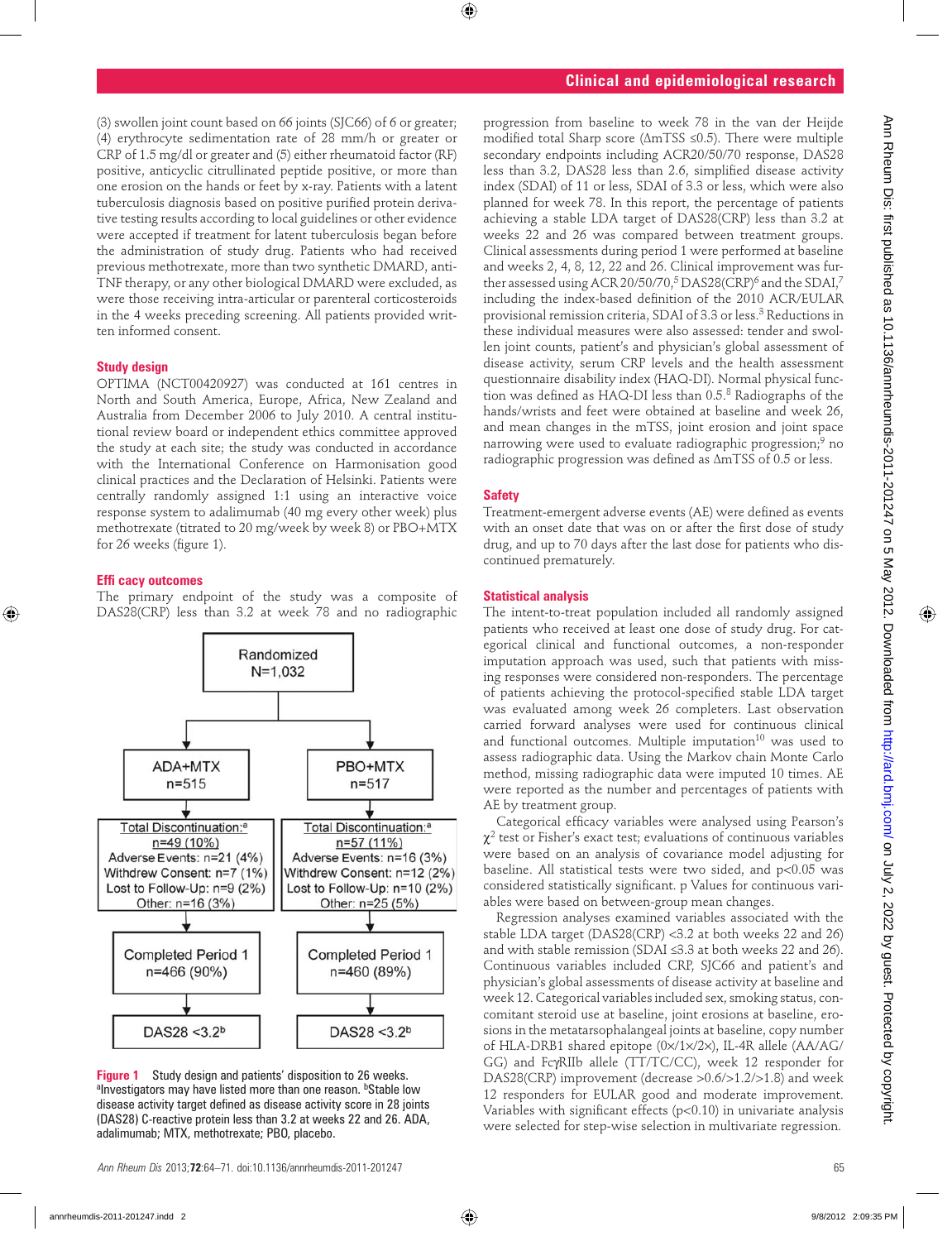Post-hoc analyses evaluated outcomes within treatment groups for patients who achieved DAS28(CRP) less than 3.2 but not SDAI of 3.3 or less at both weeks 22 and 26 with patients who achieved stable SDAI of 3.3 or less at both weeks 22 and 26; similar analyses were done for patients with DAS28 less than 2.6 but not SDAI of 3.3 or less. Observed completer analyses were used for these outcomes.

## **RESULTS**

# **Patient disposition**

A total of 1032 patients was randomly assigned to receive ADA+MTX ( $n=515$ ) or PBO+MTX ( $n=517$ ; figure 1). Nine hundred and twenty-six (90%) patients completed 26 weeks, with a comparable proportion and similar reasons for discontinuation between groups.

#### **Baseline demographics and disease characteristics**

Patient demographics and disease characteristics were comparable between groups and were representative of patients with early, active RA (table 1). The mean duration of RA from diagnosis was approximately 4 months. As expected based

| Table 1 | Demographics and disease characteristics at baseline |  |  |
|---------|------------------------------------------------------|--|--|
|         | (intent-to-treat population)                         |  |  |

| <b>Characteristics*</b>                                     | $ADA + MTX$<br>$(n=515)$ | $PBO + MTX$<br>$(n=517)$ |
|-------------------------------------------------------------|--------------------------|--------------------------|
| Demographics                                                |                          |                          |
| Female, n (%)                                               | 380 (74)                 | 382 (74)                 |
| White, n (%)                                                | 460 (89)                 | 464 (90)                 |
| Age, mean (SD), years                                       | 50.7 (14.5)              | 50.4 (13.6)              |
| Disease duration, mean (SD), months                         | 4.0(3.6)                 | 4.5(7.2)                 |
| Previous DMARD use, n (%)                                   | 54 (11)                  | 51(10)                   |
| Concomitant systemic corticosteroid use, n (%)              | 212 (41)                 | 239 (46)                 |
| Concomitant NSAID use, n (%)                                | 401 (78)                 | 410 (79)                 |
| Disease characteristics                                     |                          |                          |
| $RF +$ , n $(\%)$ †                                         | 445 (87)                 | 457 (89)                 |
| Anti-CCP + , $n$ (%) $\ddagger$                             | 426 (84)                 | 430 (84)                 |
| CRP, mean (SD), mg/l                                        | 27 (32)                  | 30 (33)                  |
| TJC (0-28; 0-68), mean (SD)                                 | 16 (6.6); 29 (15)        | 16 (6.7); 27 (15)        |
| SJC (0-28; 0-66), mean (SD)                                 | 13 (5.8); 18 (11)        | 12 (5.8); 18 (11)        |
| DAS28(CRP), mean (SD)§                                      | 6.0(1.0)                 | 6.0(1.0)                 |
| DAS28(CRP) $\geq$ 5.1, n (%)§                               | 421 (83)                 | 403 (80)                 |
| SDAI, mean (SD)¶                                            | 44.0 (14.2)              | 43.3 (14.6)              |
| $SDAI > 26$ , n $(\%)$                                      | 459 (89)                 | 453 (88)                 |
| Patient's pain assessment, mean (SD), 0-100<br>mm VAS       | 65 (21)                  | 65 (21)                  |
| Patient's global assessment, mean (SD), 0-100<br>mm VAS     | 64 (23)                  | 63 (22)                  |
| Physician's global assessment, mean (SD),<br>0-100 mm VAS** | 63 (18)                  | 62 (18)                  |
| $HAQ-DI$ (0-3), mean (SD) $\uparrow\uparrow$                | 1.61(0.69)               | 1.60(0.65)               |
| mTSS, mean (SD)##                                           | 11.8(18.1)               | 11.2(17.4)               |
| JSN, mean (SD)##                                            | 6.4(10.4)                | 6.1(10.2)                |
| Joint erosion, mean (SD)##                                  | 5.4(9.1)                 | 5.1(8.4)                 |
| More than one erosion, n (%)##                              | 419 (82)                 | 433 (84)                 |

 $*p > 0.05$  for all characteristics.

 $tn = 510$  (ADA+MTX) and  $n = 511$  (PBO+MTX).

‡n=509 (ADA+MTX) and n=513 (PBO+MTX).

 $$n=507$  (ADA+MTX) and  $n=505$  (PBO+MTX).

 $In=504 (ADA+MTX)$  and  $n=505 (PBO+MTX)$ .

 $***n=512$  (ADA + MTX).

 $\text{ttn}=514 \text{ (ADA}+\text{MTX)}$  and n=516 (PBO+MTX). ‡‡n=508 (ADA+MTX) and n=514 (PBO+MTX).

ADA, adalimumab; anti-CCP, anticyclic citrullinated peptide; CRP, C-reactive protein; DAS28, disease activity score in 28 joints; DMARD, disease-modifying antirheumatic drug; HAQ-DI, health assessment questionnaire disability index; JSN, joint space narrowing; MTX, methotrexate; NSAID, non-steroidal anti-inflammatory drug; PBO, placebo; RF, rheumatoid factor; SD, standard deviation; SDAI, simplified disease activity index; SJC, swollen joint count; TJC, tender joint count; mTSS, modified total Sharp score; VAS, visual analogue scale.

on inclusion criteria, the study population exhibited multiple poor prognostic factors including RF and/or anticyclic citrullinated peptide positivity, elevated CRP, a high number of swollen and tender joints, high disease activity by composite measures and joint damage. Previous and concomitant use of DMARD, non-steroidal anti-inflammatory drugs and systemic corticosteroids was comparable between treatment groups.

### **Clinical and functional outcomes**

Among patients treated with ADA+MTX who completed 26 weeks and were eligible for re-randomisation, 44% (207/466) achieved the stable LDA target, compared with 24% (112/460) in the methotrexate monotherapy group  $(p<0.001$ ; figure 2A). There were 52% (240/466) and 34% (155/460) of patients with LDA at week 22, and 51% (238/466) and 29% (132/460) with LDA at week 26 among ADA+MTX and PBO+MTX patients, respectively, who completed 26 weeks.

Significantly more patients treated with ADA+MTX also demonstrated clinical improvements according to ACR20/50/70 response rates compared with methotrexate monotherapy at week 26 (figure 2B). Patients treated with ADA+MTX had more rapid clinical improvements, detectable as early as week 2 ( $p<0.001$ ; supplementary figure S1, available online only) and a greater and more rapid decline in mean DAS28(CRP) to 26 weeks compared with those treated with methotrexate monotherapy (p<0.001 weeks  $2-26$ ; supplementary figure S2A, available online only); mean DAS28(CRP) values at week 26 were 3.3 in the ADA+MTX group and 4.1 in the PBO+MTX group. Significant improvements in each of the core components of DAS28(CRP) and other individual measures were observed at 2 weeks and maintained to 26 weeks in patients treated with ADA+MTX versus methotrexate monotherapy (p<0.001; supplementary figure S2B-F, available online only). Approximately twice as many patients in the ADA+MTX group achieved remission or LDA compared with methotrexate monotherapy (p<0.001; figure 2C). In addition to improving clinical signs and symptoms, treatment with ADA+MTX resulted in rapid and significantly greater mean functional improvements compared with methotrexate monotherapy ( $p<0.001$ ; figure 2D). At week 26, a greater proportion of combination therapy-treated patients demonstrated normal function, compared with those treated with PBO+MTX (40% vs 28%, respectively; p<0.001).

#### **Radiographic outcomes**

Patients treated with ADA+MTX had significantly less radiographic progression compared with those receiving PBO+MTX  $(p<0.001$ ; figure 3A). Probability plots show that the difference between groups was driven by a subset of patients treated with methotrexate monotherapy who had greater progression than those treated with ADA+MTX (figure 3B). After 26 weeks, 87% of patients receiving combination therapy had no evidence of radiographic progression, compared with 72% of patients in the  $PBO+MTX$  group ( $p<0.001$ ).

## **Achieving stable LDA and remission**

## Predictors of stable LDA and remission

Generally, lower scores for the DAS28(CRP) components, at both baseline and week 12, were significantly associated with achieving DAS28(CRP) LDA at weeks 22 and 26 by univariate analysis, as were meeting DAS28-based response criteria at week 12 (ie, EULAR good response). Following multivariate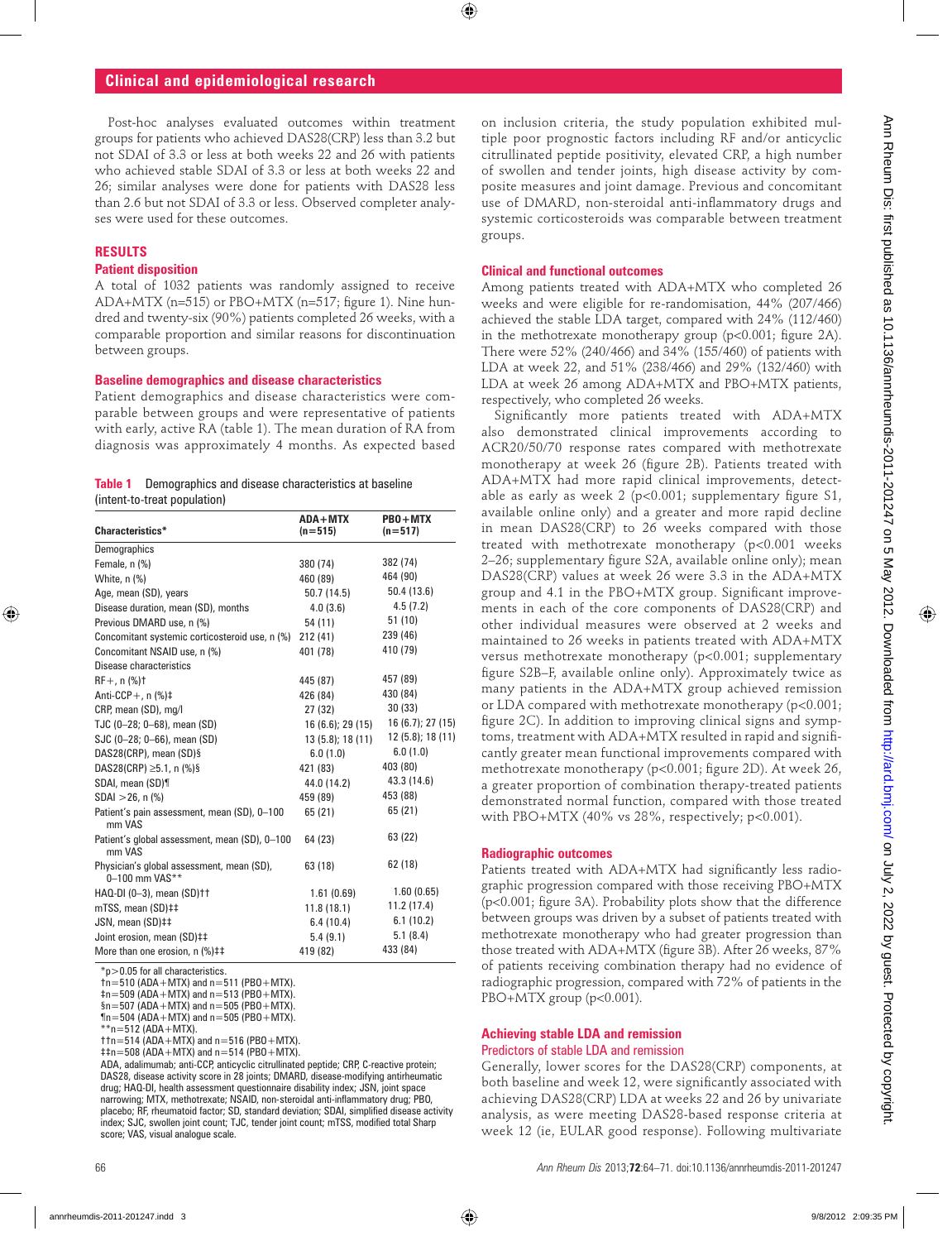

**Figure 2** Clinical and functional improvements with adalimumab plus methotrexate (ADA+MTX) or placebo plus methotrexate (PBO+MTX) to 26 weeks (A). Percentage of patients achieving the stable low disease activity target (disease activity score in 28 joints (DAS28) C-reactive protein <3.2) at weeks 22 and 26 among patients who completed week 26 (B). Percentage of patients achieving American College of Rheumatology (ACR) 20/50/70 responses at week 26 (C). Percentage of patients achieving low disease activity and remission at week 26 (D). Mean health assessment questionnaire disability index (HAQ-DI) values to week 26. \*p<0.001 versus PBO+MTX by  $\chi^2$  test, non-responder imputation analysis for completers (A) or intent-to-treat (B, C); by analysis of covariance, last observation carried forward analysis (D). SDAI, simplified disease activity index.

selection, lower disease activity levels at week 12 were predictive of higher chances of achieving the stable LDA target for both treatment strategies. Decreased numbers of swollen joints and lower patient's global assessment scores at week 12 were modestly associated with reaching the stable LDA target for both ADA+MTX (p values: SJC66 OR 1.14 (95% CI 1.08 to 1.20), p<0.001; patient's global OR 1.05 (95% CI 1.04 to 1.07), p<0.001) and for methotrexate monotherapy (SJC66 OR 1.19 (95% CI 1.11 to 1.27), p<0.001; patient's global OR 1.04 (95% CI 1.02 to 1.05), p<0.001). In addition, lower week 12 CRP levels were modestly associated with the ability to achieve DAS28(CRP) less than 3.2 at weeks 22 and 26 in the ADA+MTX group (OR 1.06; 95% CI 1.04 to 1.07, p=0.03). Low physician's global assessment at baseline was the only other predictive factor for achieving stable LDA with methotrexate monotherapy (OR 1.02; 95% CI 1.00 to 1.03, p=0.04). Results of analyses evaluating factors associated with achieving SDAI of 3.3 or less at both weeks 22 and 26 were comparable with those for the stable LDA target. All other clinical and disease characteristics and putative biomarkers tested were not predictive of response in either group, including a categorical variable for concomitant steroid use, which was non-significant in univariate analysis for both treatment groups.

## The consequences of achieving increasingly stringent stable therapeutic targets: DAS28(CRP) LDA/DAS28(CRP) remission/ACR/ EULAR remission.

Of patients who achieved the stable LDA target, 30% and 31% were also in stable SDAI remission in the ADA+MTX and PBO+MTX groups, respectively (figure 4A).

Although the numbers became smaller in these subgroups, it consistently appeared that the radiographic benefits were proportionally greater in the PBO+MTX group than in the ADA+MTX group when more stringent targets were used. A greater percentage of patients who achieved stable SDAI remission had no radiographic progression, compared with those who only achieved stable DAS28(CRP) LDA, regardless of treatment (figure 4B). Patients who attained DAS28(CRP) LDA response alone had higher mTSS scores at week 26 while patients in SDAI remission exhibited no progression, but the differences were greater and achieved statistical significance only in the PBO+MTX group (figure 4C).

A greater proportion of methotrexate-treated patients who attained SDAI remission achieved normal function, compared with those in stable DAS28(CRP) LDA (p=0.004; figure 4D). At week 26, patients in either treatment arm who achieved stable DAS28(CRP) LDA, but not SDAI remission had small, but significantly greater reductions in mean HAQ-DI compared with those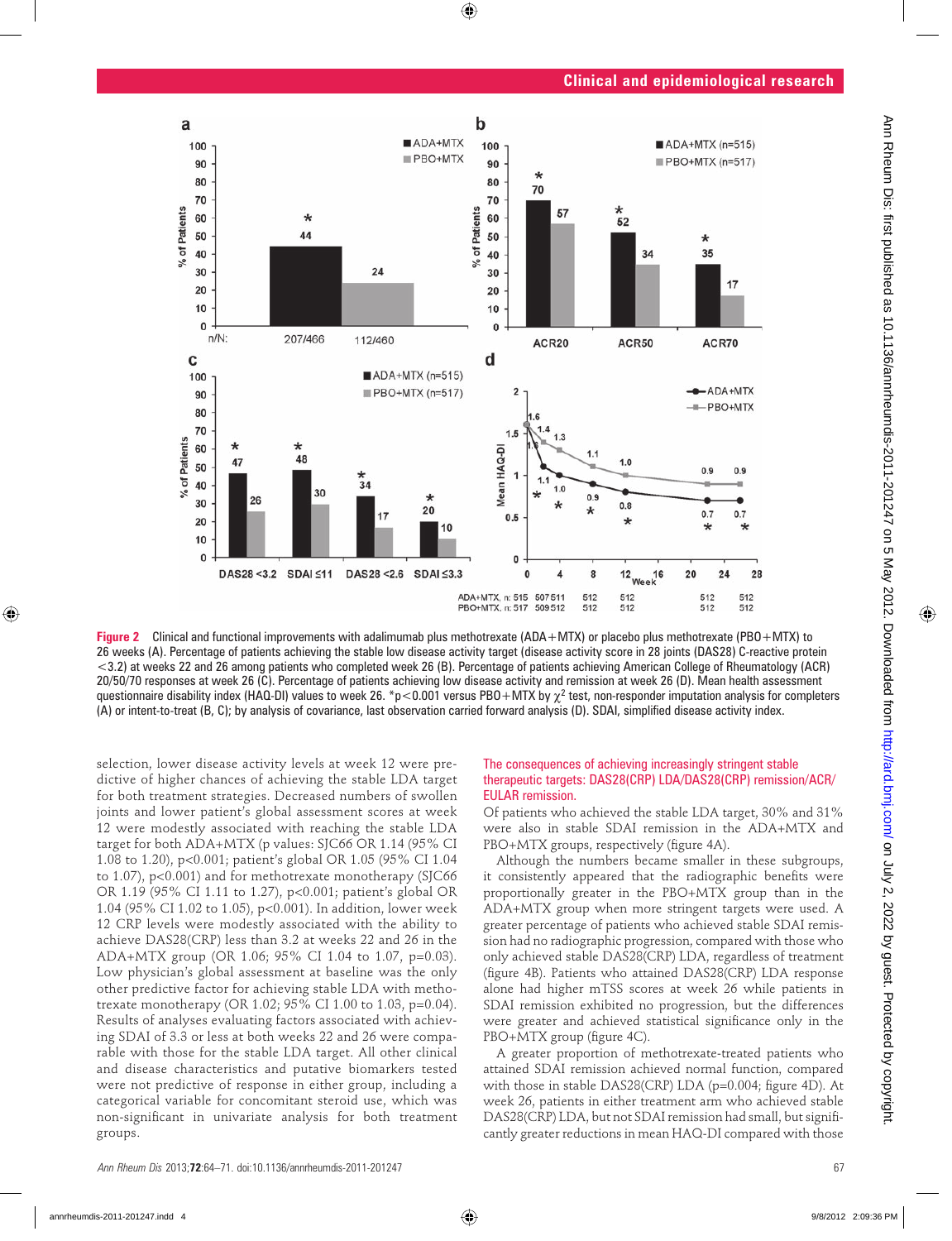

**Figure 3** Radiographic changes with adalimumab plus methotrexate (ADA+MTX) or placebo plus methotrexate (PBO+MTX) from baseline to week 26 (A). Mean change in the van der Heijde modified total Sharp score (mTSS), joint erosion (JE) and joint space narrowing (JSN). \*p<0.001 versus PBO+MTX by analysis of covariance, multiple imputation analysis. (B). Cumulative probability plot of change in mTSS.

who attained stable SDAI remission ( $p<0.05$  for both; figure 4E); however, the differences did not approach 0.22, the threshold for minimally clinically important differences. Furthermore, the mean HAQ values were numerically lower in the SDAI remission group at baseline.

## **Safety**

The frequencies of total AE and serious AE were similar between the ADA+MTX and PBO+MTX groups (table 2). The most frequently occurring (>5%) AE were nausea, upper respiratory tract infection and nasopharyngitis in the ADA+MTX group, and nausea, upper respiratory tract infection and diarrhoea in the PBO+MTX group. A similar percentage of patients in both treatment groups reported infections (37.1% and 36.4% in the ADA+MTX and PBO+MTX groups, respectively). Serious infections occurred at a higher frequency in the ADA+MTX group versus methotrexate monotherapy (13 (2.5%) vs 6 (1.2%), respectively). *Pneumocystis jiroveci* pneumonia, an opportunistic infection, occurred in one patient in the ADA+MTX group; three patients in the PBO+MTX groups also had opportunistic infections, namely candidiasis, oral candidiasis and gastrointestinal candidiasis. None were serious, and all resolved. Two malignancies (malignant melanoma in situ and squamous cell carcinoma) were reported in the ADA+MTX group. There were no cases

of lymphoma or demyelinating disease; one case of lupus-like syndrome was reported in the ADA+MTX group.

Seven deaths were reported: six in the ADA+MTX group and one in the PBO+MTX group. A 36-year-old man in the PBO+MTX group experienced sudden death; this patient had a history of type 1 diabetes, hyperlipidaemia, hypertension and smoking. Among patients treated with ADA+MTX, a 45-yearold woman died from septic shock following peritoneal tuberculosis and a 61-year-old man experienced right ventricular failure following bronchopneumonia (positive for *Mycobacterium abscessus* and *Candida kefyr*). Interestingly, the remaining four deaths in the ADA+MTX group were in patients older than 70 years: a 74-year-old man with a history of cardiomyopathy, hyperlipidaemia and smoking who died from unknown cause preceded in close proximity by pharyngitis; a 73-year-old woman with a history of chronic obstructive pulmonary disease, smoking and an abnormal baseline chest x-ray who had acute respiratory distress syndrome preceded by pneumonia; a 74-year-old man with pleural scarring, a history of smoking and abnormal baseline chest x-ray whose death was attributed to interstitial lung disease; and an 83-year-old woman with pleural scarring, a history of smoking and abnormal baseline chest x-ray whose death was also attributed to interstitial lung disease, with positive culture for *Klebsiella pneumoniae*.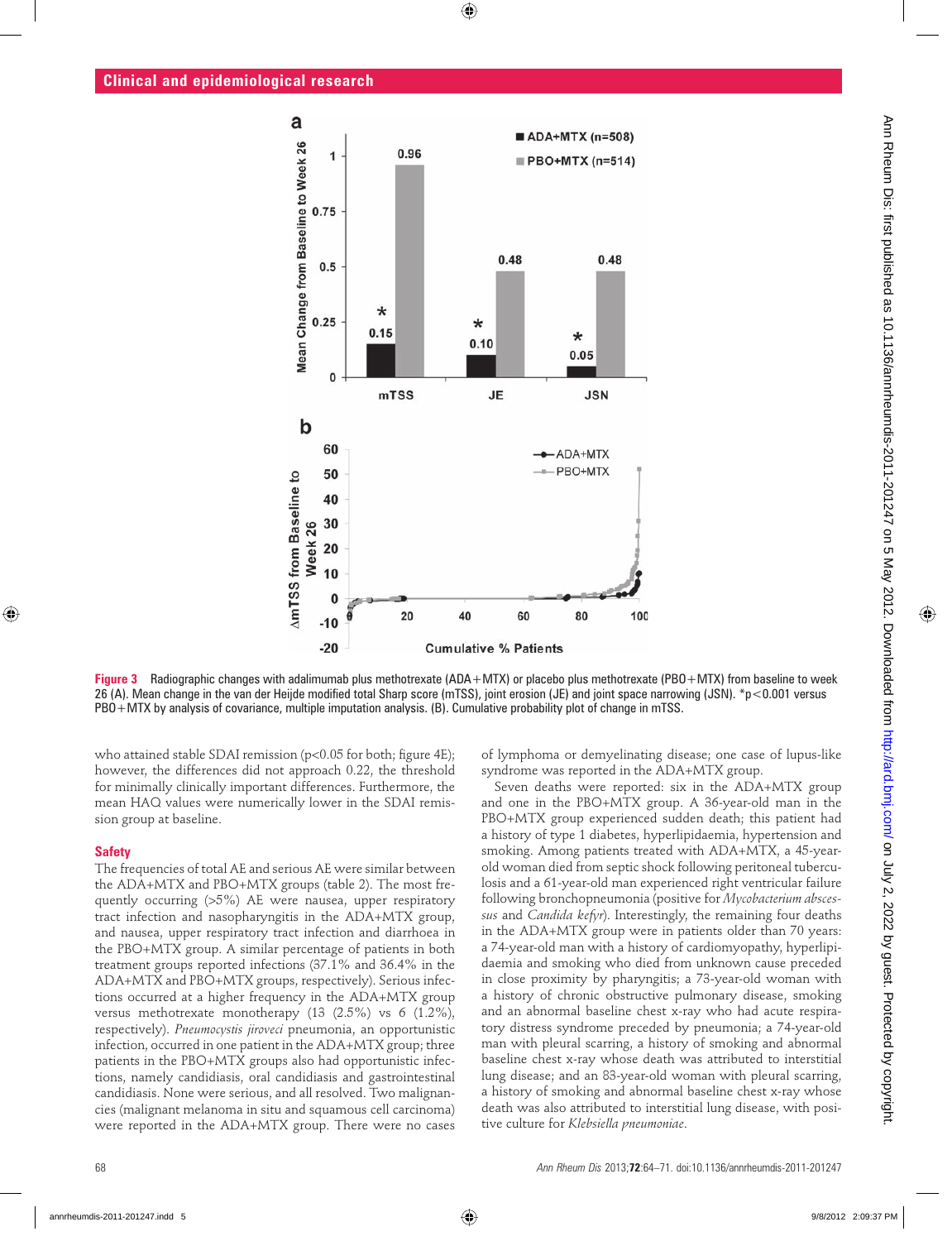# **Clinical and epidemiological research**



**Figure 4** Radiographic and functional consequences of achieving increasingly stringent targets (stable disease activity score in 28 joints (DAS28) C-reactive protein (CRP) low disease activity or remission vs simplified disease activity index (SDAI) remission) (A). Percentage of patients exclusively achieving stable DAS28(CRP) targets versus SDAI remission at weeks 22 and 26 (B). Percentage of patients with no radiographic progression (van der Heijde modified total Sharp score (ΔmTSS) ≤0.5) at week 26 among those who exclusively achieved stable DAS28(CRP) targets or SDAI remission at weeks 22 and 26 (C). Mean ΔmTSS from baseline to week 26 among patients who exclusively achieved stable DAS28(CRP) targets or SDAI remission (D). Percentage of patients with normal function among those who exclusively achieved stable DAS28(CRP) targets or SDAI remission at weeks 22 and 26 (E). Mean change in health assessment questionnaire disability index (HAQ-DI) at week 26 in patients in who exclusively achieved stable DAS28(CRP) targets or SDAI remission at weeks 22 and 26. \*p<0.05 for DAS28(CRP) response versus SDAI of 3.3 or less within treatment group by  $\gamma^2$  test, observed analysis among week 26 completers (B, D) or by analysis of covariance, observed analysis (C, E). ADA + MTX, adalimumab plus methotrexate; PBO+MTX, placebo plus methotrexate.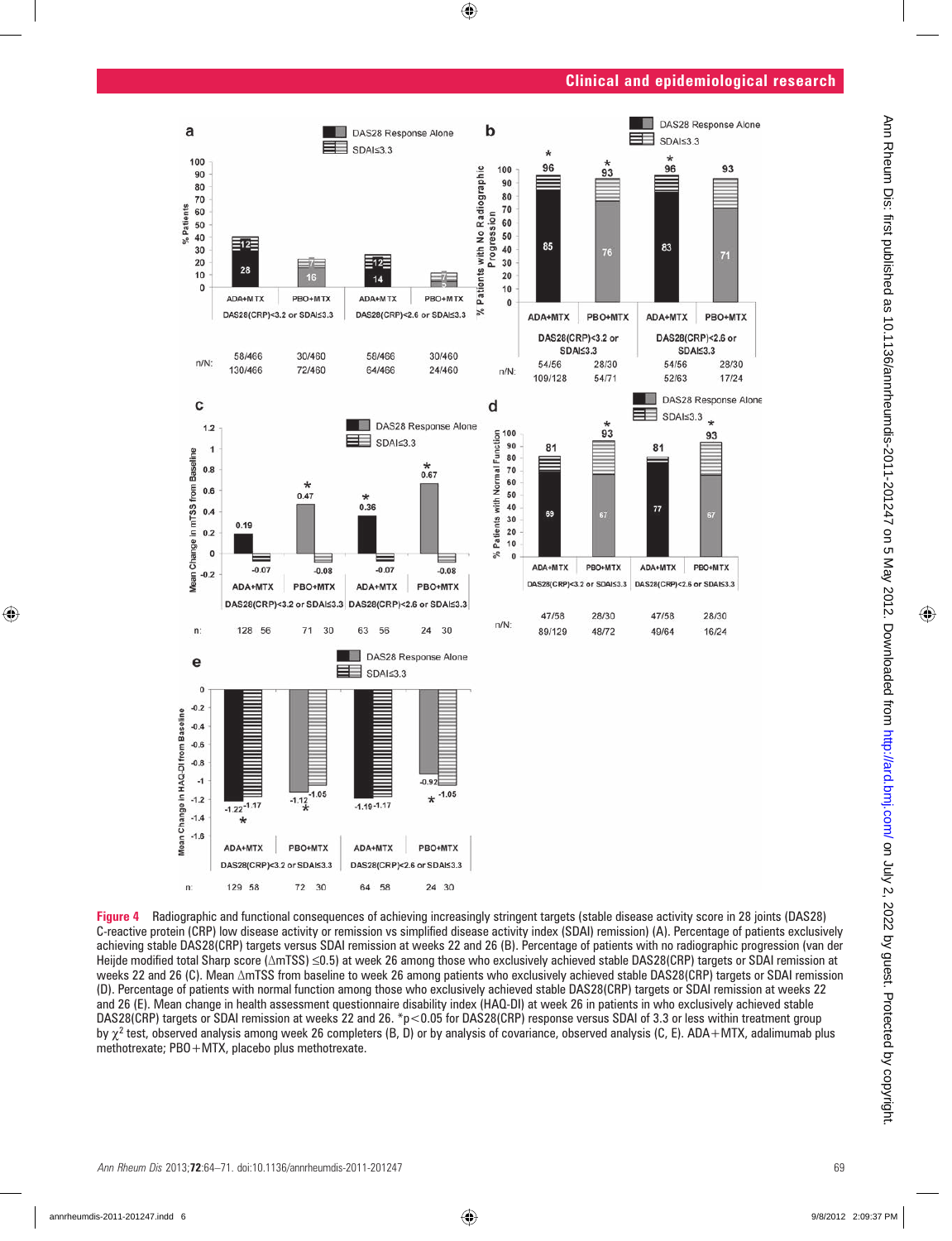|  | <b>Table 2</b> Number and percentage of AE of interest by treatment group |  |
|--|---------------------------------------------------------------------------|--|
|--|---------------------------------------------------------------------------|--|

| AE, $n$ $%$ patients                              | $ADA + MTX$<br>$(n=515)$ | $PB0+MTX$<br>$(n=517)$ |
|---------------------------------------------------|--------------------------|------------------------|
| Any AE                                            | 379 (73.6)               | 368 (71.2)             |
| AE leading to discontinuation of study drug       | 26(5.0)                  | 15(2.9)                |
| Serious AE                                        | 37(7.2)                  | 32(6.2)                |
| Serious infectious AE                             | 13(2.5)                  | 6(1.2)                 |
| Opportunistic infections (excluding tuberculosis) | 1(0.2)                   | 3(0.6)                 |
| <b>Tuberculosis</b>                               | 1(0.2)                   | ŋ                      |
| Malignancies (excluding NMSC)                     | 1(0.2)                   | ŋ                      |
| <b>NMSC</b>                                       | 1(0.2)                   | 0                      |
| Congestive heart failure related                  | 1(0.2)                   | 1(0.2)                 |
| <b>Fatal AE</b>                                   | $6(1.2)$ *               | 1(0.2)                 |

\*Includes one non-treatment-emergent death.

ADA, adalimumab; AE, adverse events; MTX, methotrexate; NMSC, non-melanoma skin cancer; PBO, placebo.

#### **DISCUSSION**

This first period of OPTIMA allowed not only an assessment of the proportion of early RA patients who achieved the main current treatment targets, but also evaluated the stringent new ACR/EULAR remission criteria, and the impact of achieving various therapeutic targets on radiographic and functional outcomes.

These results showed that starting treatment with ADA+MTX resulted in rapid clinical and functional improvements that were maintained to 26 weeks. At 26 weeks, approximately twice as many ADA+MTX-treated patients attained states of LDA and remission, including the new 2010 provisional ACR/EULAR remission criteria and the stable LDA target of DAS28(CRP) less than 3.2 at weeks 22 and 26, compared with PBO+MTX-treated patients, with significant clinical and functional differences observed as early as week 2.

OPTIMA extends the findings of previous trials of TNF inhibitors in early RA, including PREMIER.<sup>11</sup> Clinical outcomes observed at week 26 in OPTIMA were comparable to those at week 52 in PREMIER. However, the mean disease duration in OPTIMA was 4 months and thus the shortest among multinational clinical trials of TNF inhibitors in early RA. As an especially aggressive patient cohort was recruited, not surprisingly, patients exhibited the presence of poor prognostic markers, such as elevated CRP, high swollen joint counts, existing joint damage and a high frequency (>80%) of autoantibodies (RF and/or anticitrullinated protein antibodies). Given the risk of joint damage potentially associated with these factors, significant radiographic progression was already seen at 26 weeks in the methotrexate monotherapy group, while significant inhibition of joint damage was observed with ADA+MTX treatment, supporting the recommendation for the aggressive treatment of patients with early, active RA and poor prognostic factors, particularly if patients do not attain LDA on methotrexate.<sup>2</sup>

It is of great interest and utility to clinicians to predict clinical outcomes a priori or even early into a course of therapy. In this study, the only predictors of clinical outcome at week 26 were measures of ongoing disease activity after 12 weeks of treatment, which is in alignment with treatment guidelines. This is a logical result, given that these factors are components of the score used to assess LDA. These data confirm that responses within 3 months of treatment initiation are predictive of lower disease activity long term.12–14

For patients who respond to treatment, the radiographic and functional consequences of achieving LDA versus remission are largely unexplored. When fulfilling ACR/EULAR index-based remission criteria, there was no mean progression of joint damage in either treatment arm. Not surprisingly, methotrexatetreated patients experienced significantly higher progression of joint damage when less stringent outcomes were used, such as DAS28(CRP) remission or LDA, compared with the new ACR/EULAR criteria. In contrast, radiographic benefits were comparable and robust in ADA+MTX-treated patients, irrespective of the achievement of stable outcomes, consistent with previous observations.15 Nevertheless, as radiographic progression is very low even in LDA,<sup>16</sup> our results suggest that an LDA target is reasonable and desirable for many patients. Similar findings were observed when assessing functional benefits for either treatment arm, namely lower HAQ values with increasing stringency of criteria. In sum, despite the smaller numbers of patients in the post-hoc subgroup analysis, it appears that both the stringency of the target and the treatment utilised impacted radiographic and functional outcomes.

Most AE in this study were comparable to those observed in other studies of TNF inhibitors.<sup>17</sup><sup>18</sup> The overall frequency of serious infections was consistent with the known safety profile for adalimumab. More deaths were observed in ADA+MTX patients versus PBO+MTX patients, which is inconsistent with previous clinical trial experience.18 Advanced age and comorbidities have been reported in some analyses as risk factors for immunomodulatory therapy toxicity.<sup>19–22</sup> Older patients were over-represented, with four of six deaths in the ADA+MTX arm occurring in patients over 70 years old. In retrospect, the prevalence of pre-existing comorbidities in these patients appeared as possible contributing factors. Although adalimumab conferred enhanced clinical, functional and radiographic outcomes, the risks of treatment should be considered before initiating therapy, particularly in older patients and those with comorbidities or conditions that may predispose them to infection.

In summary, significant improvements in clinical and functional outcomes were observed as early as week 2 and continued to week 26 with ADA+MTX treatment. Combination therapy allowed one in five patients to achieve stringent remission according to the new ACR/EULAR definition within 6 months of treatment initiation, and an additional almost 30% achieved LDA; the data also reveal that approximately half of these proportions can be attained with methotrexate monotherapy. Early intervention with combination therapy also offered substantial protection from radiographic damage compared with methotrexate monotherapy. These results expand information on the use of combination methotrexate plus TNF inhibitors as a treatment option with substantial therapeutic benefits in patients with early, active RA. As with the use of any potent immunomodulatory therapy, patients should be appropriately screened before and closely monitored during treatment for relevant safety concerns.

**Contributors** Abbott Laboratories sponsored this study (NCT00420927), led development of the study design in collaboration with academic investigators, and analysed the primary data. All authors contributed to design, analysis, and interpretation of these data, and reviewed, approved, and decided to publish the manuscript.

**Acknowledgements** Elaine M Smith and Theresa J Peterson, of Abbott, drafted and revised the manuscript.

**Funding** This study was funded by Abbott Laboratories.

**Competing interests** AK has provided expert advice to, and/or received research grants from Abbott, Amgen, Astra-Zeneca, BMS, Celgene, Centocor-Janssen, Pfizer, Roche and UCB. RMF has received research grants and consulting fees or other remuneration from Abbott. PE has provided expert advice and undertaken trials for Abbott, Merck, Pfizer, UCB, Roche and BMS. HK, LR, BG and SS are Abbott employees and may hold stock or options. JSS has received research grants and/ or consulting fees or other remuneration from Abbott, Amgen, Astra-Zeneca, BMS,